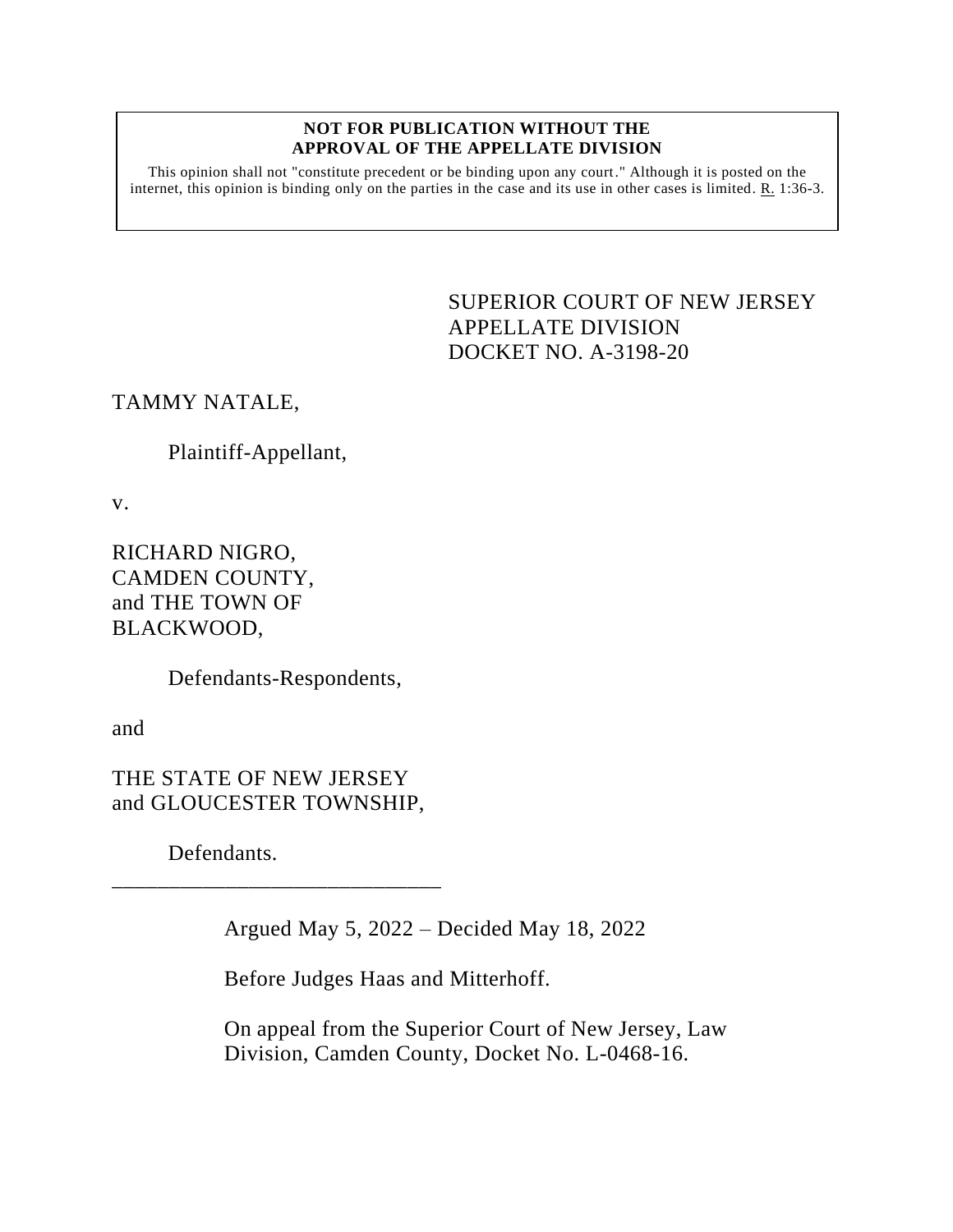Allan J. Ageldinger, III, argued the cause for appellant (Law Offices of Craig A. Altman, PC, attorney; Craig A. Altman, on the briefs).

Roberto K. Paglione argued the cause for respondent (Law Office of Patrick J. Hermesmann, attorneys; Roberto K. Paglione, on the brief).

### PER CURIAM

Plaintiff Tammy Natale appeals from two July 8, 2021 orders denying her motion for a new trial and denying her motion for judgment notwithstanding the verdict. We affirm.

We incorporate the facts and procedural history from our prior unpublished decision, which held that defendant Richard Nigro had a duty to "properly clear the ice and snow pursuant to the parties' agreement." Natale v. Nigro, No. A-1175-17 (App. Div. Apr. 2, 2019) (slip op. at 14). After our reversal of summary judgment, a virtual jury trial was held between June 1, 2021 and June 4, 2021. Plaintiff testified that on February 6, 2014, at approximately 9:15 a.m., she slipped and fell on a patch of ice located behind her car. Plaintiff testified that her left leg slid out from under her and she landed on her right knee. Plaintiff suffered a distal third patella fracture and a quadriceps tendon tear, requiring multiple surgeries.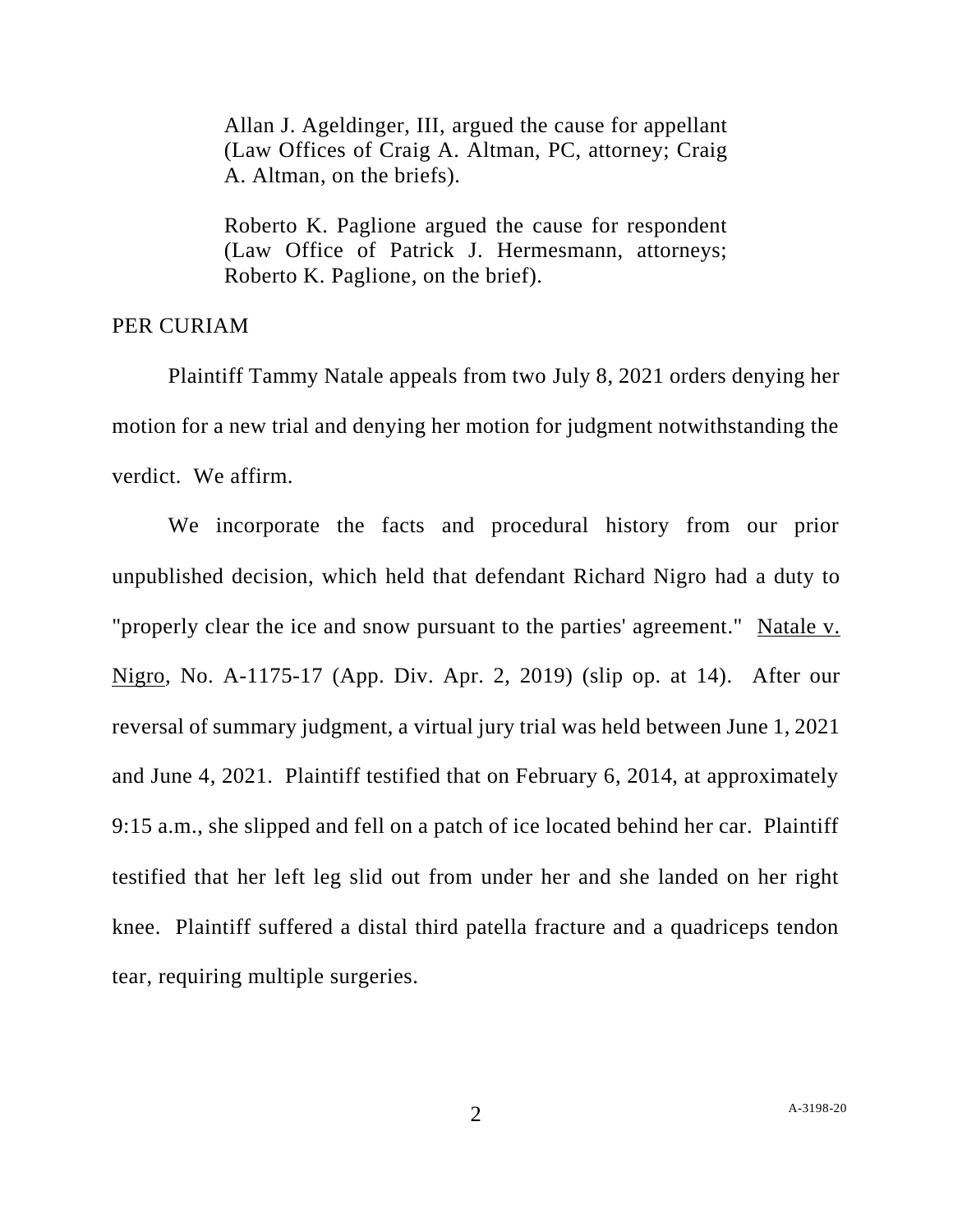Plaintiff testified that on the day before the incident, a lot of the snow from the prior day's storm had melted because the sun came out, but by the evening, it had turned bitter cold. Although plaintiff did not describe the exact conditions on the morning of the fall, she stated "on February 6th the temperature apparently dropped . . . significant to where . . . a lot of stuff refroze." Plaintiff also testified that defendant had removed some snow on February 5, 2014, but to her knowledge, he had not laid down any salt at any time prior to the incident. Plaintiff admitted on the morning of the incident, defendant had not left the house yet and she had not asked defendant to take care of the snow or ice that morning.

Defendant admitted he did not remove any snow on the day of the incident and never laid down any salt. Additionally, defendant testified that he had not gone out yet on the day of the incident.

During the trial, both parties moved for a direct verdict on the issue of liability, but the judge denied both motions and submitted the issue to the jury. The judge instructed the jury that defendant "had the duty to exercise reasonable care in cleaning and maintaining the parking area in question, including reasonable care in removing and treating snow and ice in the parking area" and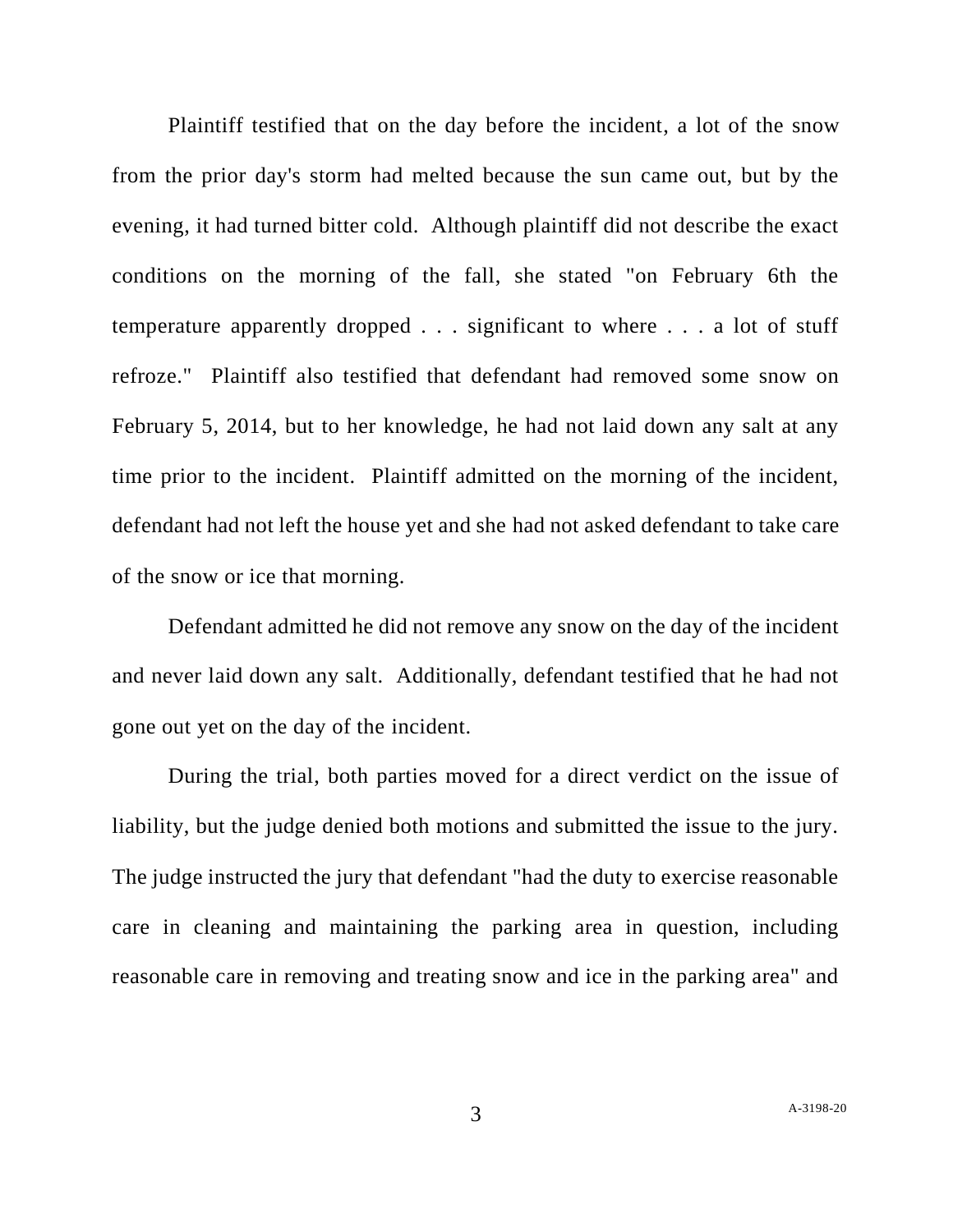that it was the jury's job "to determine if [d]efendant . . . was negligent in complying with that duty."

On June 4, 2021, the jury rendered a verdict of "not negligent" with a vote of seven to zero. On June 7, 2021, the judge issued an order for judgment in favor of defendant.

On June 11, 2021, plaintiff moved for a new trial, arguing the jury's verdict resulted in a miscarriage of justice. On June 14, 2021, plaintiff also moved for judgment notwithstanding the verdict. On July 8, 2021, the judge denied plaintiff's motions in an order and oral decision for "obvious reasons." The judge reasoned that the jury could have found that defendant's snow removal the previous day was enough to satisfy his duty. The judge noted that defendant's breach was a jury issue and the jury decided defendant was not negligent. This appeal followed.

On appeal, plaintiff presents the following arguments for our consideration:

### POINT I

### [THE TRIAL COURT ERRED IN DENYING PLAINTIFF'S . . . MOTION FOR A NEW TRIAL]

4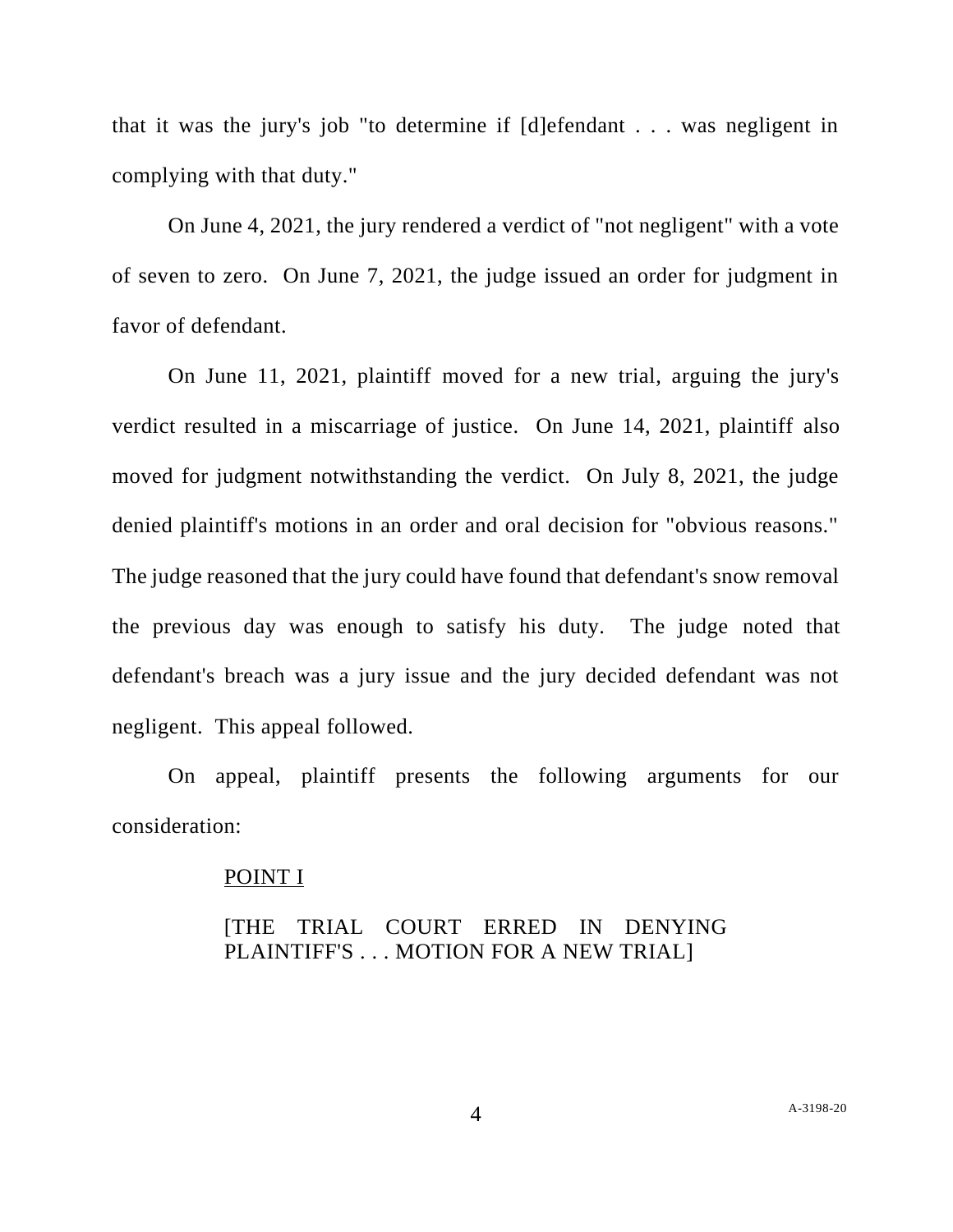### POINT II

# [THE TRIAL COURT ERRED IN DENYING PLAINTIFF'S . . . MOTION FOR JUDMENT NOTWITHSTANDING THE VERDICT]

Our review of a motion for a new trial pursuant to Rule 4:49-1 and of a motion for judgment notwithstanding a verdict pursuant to Rule 4:40-2(b) requires that "we apply the same standard that governs the trial courts." Smith v. Millville Rescue Squad, 225 N.J. 373, 397 (2016); see also Risko v. Thompson Muller Auto. Grp., Inc., 206 N.J. 506, 522 (2011).

Under Rule 4:49-1(a), a trial court shall grant a motion for a new trial "if, having given due regard to the opportunity of the jury to pass upon the credibility of the witnesses, it clearly and convincingly appears that there was a miscarriage of justice under the law." Jury verdicts are thus "entitled to considerable deference and 'should not be overthrown except upon the basis of a carefully reasoned and factually supported (and articulated) determination, after canvassing the record and weighing the evidence, that the continued viability of the judgment would constitute a manifest denial of justice.'" Risko, 206 N.J. at 521 (quoting Baxter v. Fairmont Food Co., 74 N.J. 588, 597-98 (1977)). We give "considerable deference to a trial court's decision" on a motion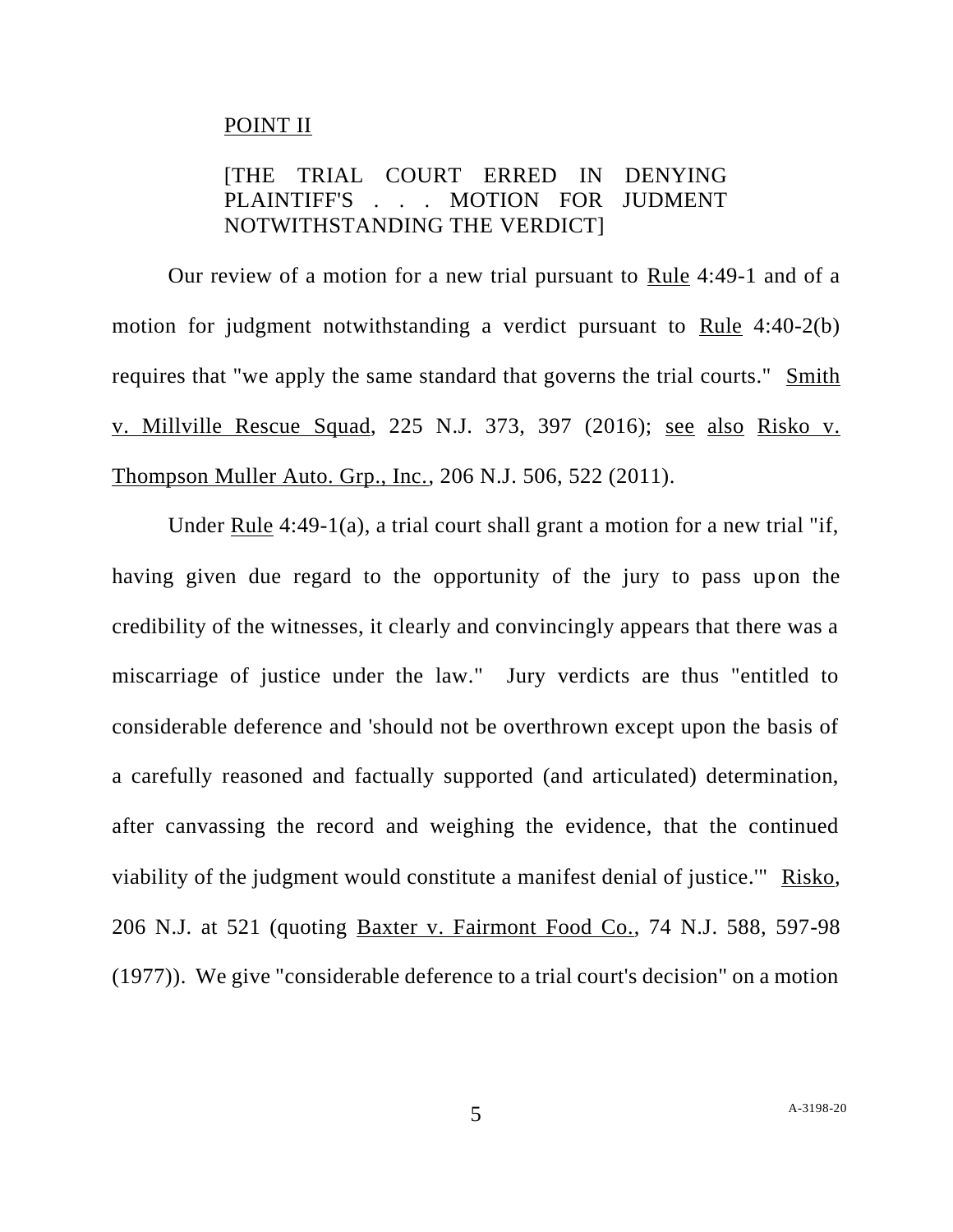for a new trial because "the trial court has gained a 'feel of the case' through the long days of the trial." Lanzet v. Greenberg, 126 N.J. 168, 175 (1991).

When reviewing a motion for judgment notwithstanding the verdict pursuant to Rule 4:40-2(b), we apply the same standard used for a motion for involuntary dismissal pursuant to Rule 4:37-2(b). Smith, 225 N.J. at 397. Under that standard, "if, accepting as true all the evidence which supports the position of the party defending against the motion and according to him the benefit of all inferences which can reasonably and legitimately be deduced therefrom, reasonable minds could differ, the motion must be denied[.]" Ibid. (alteration in original) (quoting Verdicchio v. Ricca, 179 N.J. 1, 30 (2004)).

To sustain a negligence claim, a plaintiff must demonstrate: "(1) a duty of care, (2) a breach of that duty, (3) proximate cause, and (4) actual damages." Townsend v. Pierre, 221 N.J. 36, 51 (2015) (quoting Polzo v. Cnty. of Essex, 196 N.J. 569, 584 (2008)) (internal quotation marks omitted). A plaintiff must support each of the four elements with "some competent proof." Davis v. Brickman Landscaping, Ltd., 219 N.J. 395, 406 (2014) (quoting Overby v. Union Laundry Co., 28 N.J. Super. 100, 104 (App. Div. 1953)).

"Although the existence of a duty is a question of law, whether the duty was breached is a question of fact." Jerkins v. Anderson, 191 N.J. 285, 305

A[-3198-20](#page-0-0)

6